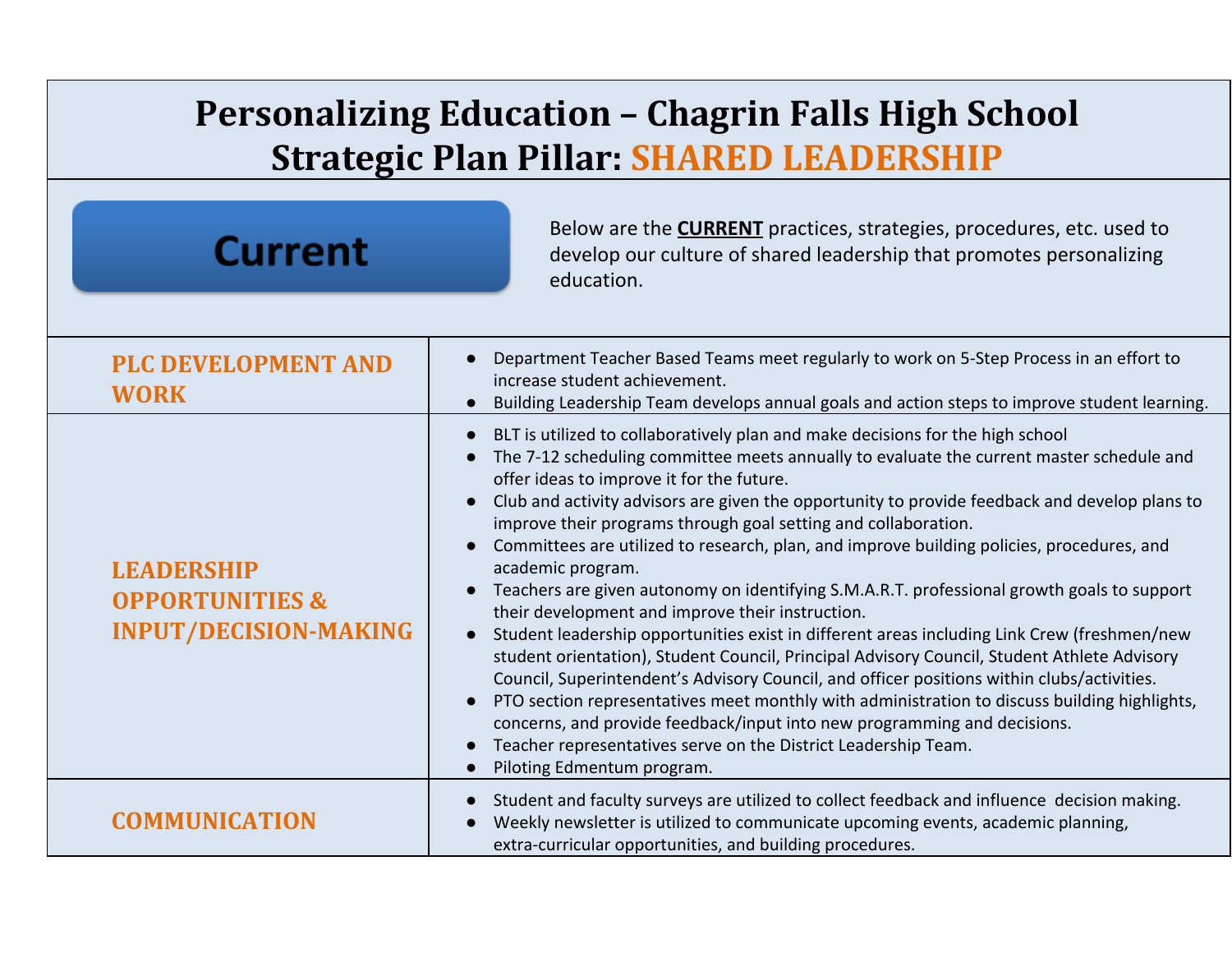|                                                                                 | The timely update of building website and social media provides families and the community<br>$\bullet$<br>with information.<br>Teachers utilize Twitter to share information, highlights, and celebrations at CFHS.<br>$\bullet$<br>Staff utilize Google (Classroom, Calendar, Shared Folders, Shared Documents, etc) to<br>$\bullet$<br>communicate with students, families, and colleagues. |
|---------------------------------------------------------------------------------|------------------------------------------------------------------------------------------------------------------------------------------------------------------------------------------------------------------------------------------------------------------------------------------------------------------------------------------------------------------------------------------------|
| <b>Developing</b>                                                               | Below are the practices, strategies, procedures, etc. we are <b>DEVELOPING</b> to<br>improve our culture of shared leadership that promotes personalizing<br>education.                                                                                                                                                                                                                        |
| <b>PLC DEVELOPMENT AND</b><br><b>WORK</b>                                       | Providing training, feedback, modeling, and time to allow TBTs to grow into highly<br>functioning teams.<br>Develop a process/protocol for the BLT to support TBTs                                                                                                                                                                                                                             |
| <b>LEADERSHIP</b><br><b>OPPORTUNITIES &amp;</b><br><b>INPUT/DECISION-MAKING</b> | Staff members choose topics and lead professional development during faculty<br>$\bullet$<br>meetings.<br>Teachers decide and identify focus area for 5-step process.<br>Establish protocols within the Principal Advisory Council for student feedback that promotes<br>student involvement in school planning/decisions.                                                                     |
| <b>COMMUNICATION</b>                                                            | Consistency in recording work of TBTs and sharing out with stakeholders                                                                                                                                                                                                                                                                                                                        |
| <b>Future</b>                                                                   | Below are <b>FUTURE</b> goals and/or ideas related to improving our culture of<br>shared leadership to promote personalizing education.                                                                                                                                                                                                                                                        |
| <b>PLC DEVELOPMENT AND</b><br><b>WORK</b>                                       | Establish a highly functioning BLT that supports highly functioning TBTs within each<br>$\bullet$<br>department.<br>TBTs have opportunity to observe other TBTs to develop consistency and provide feedback                                                                                                                                                                                    |
|                                                                                 |                                                                                                                                                                                                                                                                                                                                                                                                |